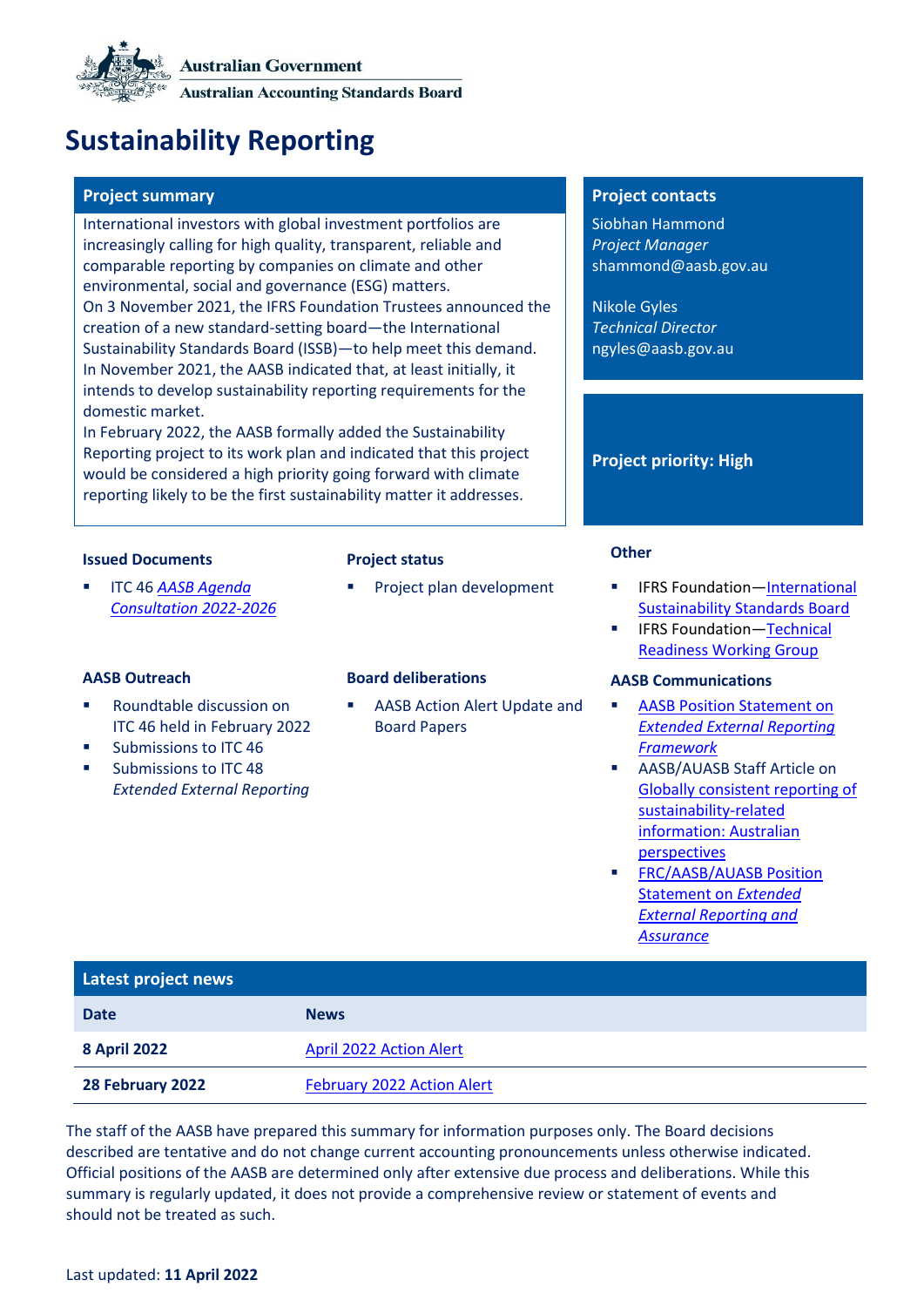<span id="page-1-0"></span>

| <b>AASB Action Alert Update, Minutes and Board Papers</b> |                                                                                                                                                                                                                                                                                                                                                                                                                                                                                                                                                                                 |  |  |
|-----------------------------------------------------------|---------------------------------------------------------------------------------------------------------------------------------------------------------------------------------------------------------------------------------------------------------------------------------------------------------------------------------------------------------------------------------------------------------------------------------------------------------------------------------------------------------------------------------------------------------------------------------|--|--|
| <b>Meeting Date</b>                                       | <b>Update</b>                                                                                                                                                                                                                                                                                                                                                                                                                                                                                                                                                                   |  |  |
| <b>April 2022</b>                                         | The Board discussed the objective of a project on sustainability reporting. It made a<br>preliminary decision to focus on the development of reporting requirements for<br>sustainability-related financial information, which is consistent with the proposed work of<br>the International Sustainability Standards Board (ISSB) of the IFRS Foundation.                                                                                                                                                                                                                       |  |  |
|                                                           | In order to inform any possible future development of a separate suite of Australian<br>sustainability reporting standards by the Board, it decided to publish an Exposure Draft to<br>consult on the ISSB's Exposure Drafts on [Draft] IFRS S1 General Requirements for Disclosure<br>of Sustainability-related Financial Disclosures and [Draft] IFRS S2 Climate-related<br>Disclosures. The Board decided to publish these Exposure Drafts in Australia to:                                                                                                                  |  |  |
|                                                           | (a) gather feedback to assist the Board to provide input into the ongoing work of the ISSB;                                                                                                                                                                                                                                                                                                                                                                                                                                                                                     |  |  |
|                                                           | and<br>(b) inform the Board as to the appropriateness of and support for its proposed approach to<br>sustainability-related financial reporting in Australia.                                                                                                                                                                                                                                                                                                                                                                                                                   |  |  |
|                                                           | A draft project plan will be considered at its next meeting.                                                                                                                                                                                                                                                                                                                                                                                                                                                                                                                    |  |  |
|                                                           | <b>Cover memo: Sustainability Reporting</b><br>3.1                                                                                                                                                                                                                                                                                                                                                                                                                                                                                                                              |  |  |
|                                                           | 3.2<br>Staff Paper: Proposed project scope                                                                                                                                                                                                                                                                                                                                                                                                                                                                                                                                      |  |  |
|                                                           | 3.3<br>ISSB Exposure Draft on [Draft] IFRS S2 [Board only]                                                                                                                                                                                                                                                                                                                                                                                                                                                                                                                      |  |  |
|                                                           | Staff paper: General Requirements for Disclosure of Sustainability-related Financial<br>3.4<br><b>Information Prototype</b>                                                                                                                                                                                                                                                                                                                                                                                                                                                     |  |  |
|                                                           | 3.5<br>[Draft] Australian wrap-around for exposure draft on ISSB Exposure Drafts on<br>[Draft] IFRS S1 and [Draft] IFRS S2 [Board only]                                                                                                                                                                                                                                                                                                                                                                                                                                         |  |  |
| <b>February 2022</b>                                      | The Board considered feedback on ITC 46 AASB Agenda Consultation 2022-2026 regarding<br>its proposed Sustainability Reporting project. The Board noted significant support for the<br>Board to undertake a project on this topic and decided to add a project to its work program.<br>The Board noted that the positioning of sustainability reporting requirements in the<br>Australian reporting environment and clearly defining the scope of the work on<br>sustainability reporting should be a priority when developing a draft project plan for future<br>consideration. |  |  |
|                                                           | The Board made the following preliminary decisions to assist staff in developing the draft<br>project plan:                                                                                                                                                                                                                                                                                                                                                                                                                                                                     |  |  |
|                                                           | (a) the work of the International Sustainability Standards Board (ISSB) should be used as<br>the foundation, with modification for Australian matters and requirements. The Board<br>further clarified that the focus for the project should be to prioritise international<br>alignment and only amend (or add to) international sustainability reporting<br>requirements where it is necessary to do so to meet the needs of Australian<br>stakeholders;                                                                                                                      |  |  |
|                                                           | (b) in developing any modifications for Australian-specific circumstances, the Board noted<br>the importance of leveraging off the work of existing sustainability reporting standard-<br>setters and framework providers; and                                                                                                                                                                                                                                                                                                                                                  |  |  |
|                                                           | (c) the initial scope of the project relates to for-profit entities, with the draft project plan to<br>address how to respond to feedback from for-profit entities of all sizes, not only larger<br>listed entities. The Board decided to consider the not-for-profit sector at a later stage                                                                                                                                                                                                                                                                                   |  |  |